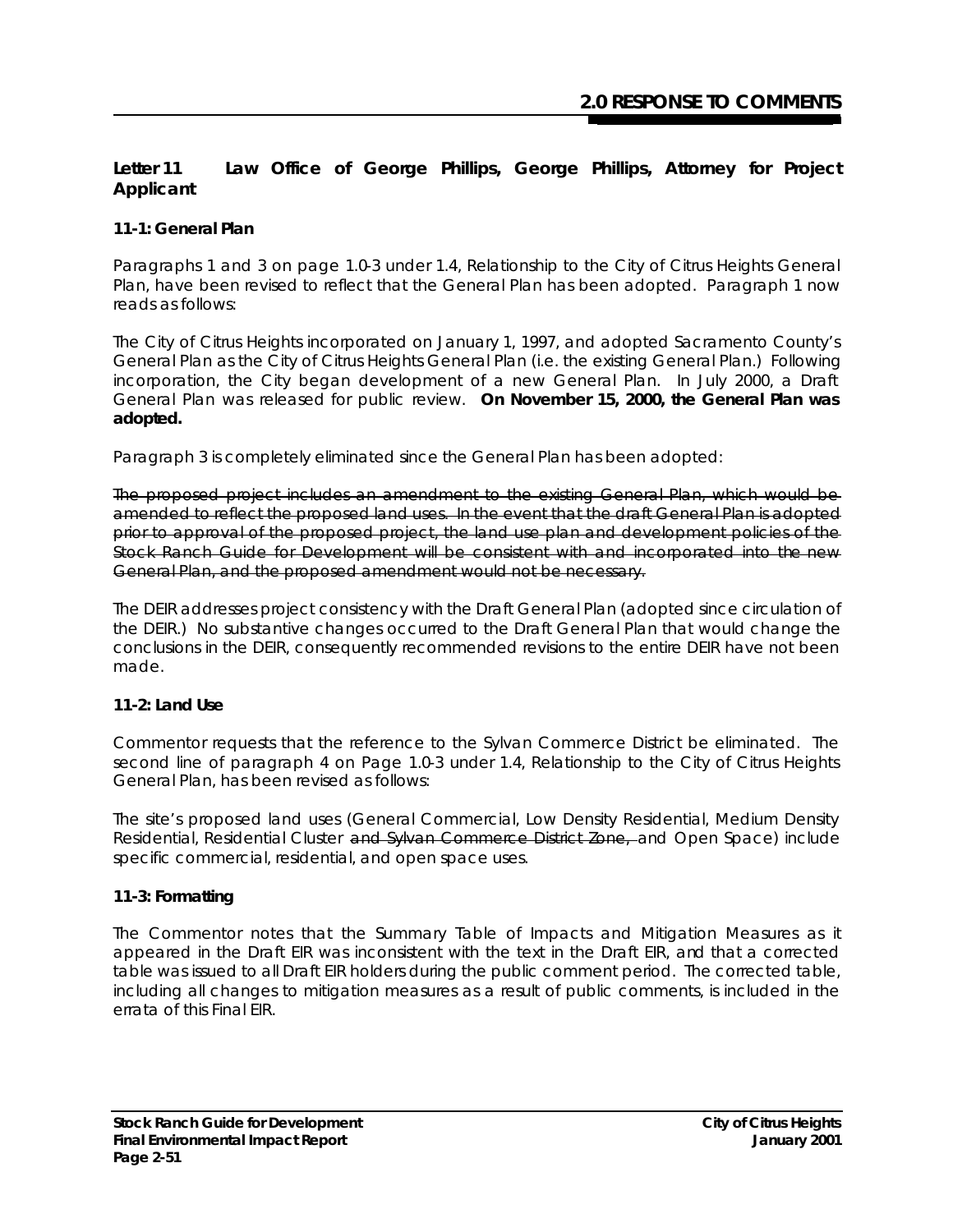## **11-4: Site Plan**

**Figures 3-3** and **3-4** have been updated to reflect the 1.8-acre parcel in the southeast corner of the site*.*

#### **11-5: Project Objectives**

Commentor requests that the discussion include a statement that project objectives listed have been developed by the Cit y Council. The second paragraph on Page 3-10 has been revised as follows.

The fundamental objective of the Stock Ranch Guide for Development is to provide orderly and systematic development of an integrated commercial and residential project in a manner that respects the infill character of the site, surrounding land uses, and the site's natural resources (EIP, 2000). *In addition a variety of project objectives (listed below), have been developed by the City Council with regard to the Guide, planning, and circulation.*

#### **11-6: Land Use**

Commentor requests that a quantitative analysis of Scenarios 1 and 2 be carried throughout the entire document. The analysis assumes the worst-case scenarios for each issue area (i.e. 570,000 square feet of retail and 590 units of residential development) as appropriate. As a result, it is not necessary to perform a quantitative analysis of these areas since the examination of the worst case is inclusive of a less intense scenario (e.g. 385,000 and 346 units). In the case of Traffic, it was necessary to examine each scenario separately because the volumes of traffic would result in distinctly different impacts and improvements based on the level of development.

#### **11-7: Alternatives**

Comment noted. Refer to Response to Comment 11-6, above.

#### **11-8: Alternatives**

Commentor states an opinion that the 450,000 square foot alternative should be re-labeled throughout the document as Scenario 1 to indicate that it is the preferred alternative. The terminology "Scenario 1" and "Scenario 2" are used in Section 4.4 to clarify the traffic analysis. In the other sections of the document, the worst-case scenario (i.e. 570,000 square feet of retail and 590 units of residential development) is used. Both Scenarios were examined to assist the decision-makers in choosing the best mix of uses for the project site and to determine the full extent of impacts associated with site buildout. The numbering of the Scenarios has not been changed as requested by the Commentor.

#### **11-9: Program EIR**

The EIR has been prepared at a Program Level. This type of document was chosen based on the level of detail available at the time of its writing. Because no specific building site plans, elevations, etc., were available, a program level document was the most appropriate. In the future, as more specific plans are formulated for specific buildings on the project site, additional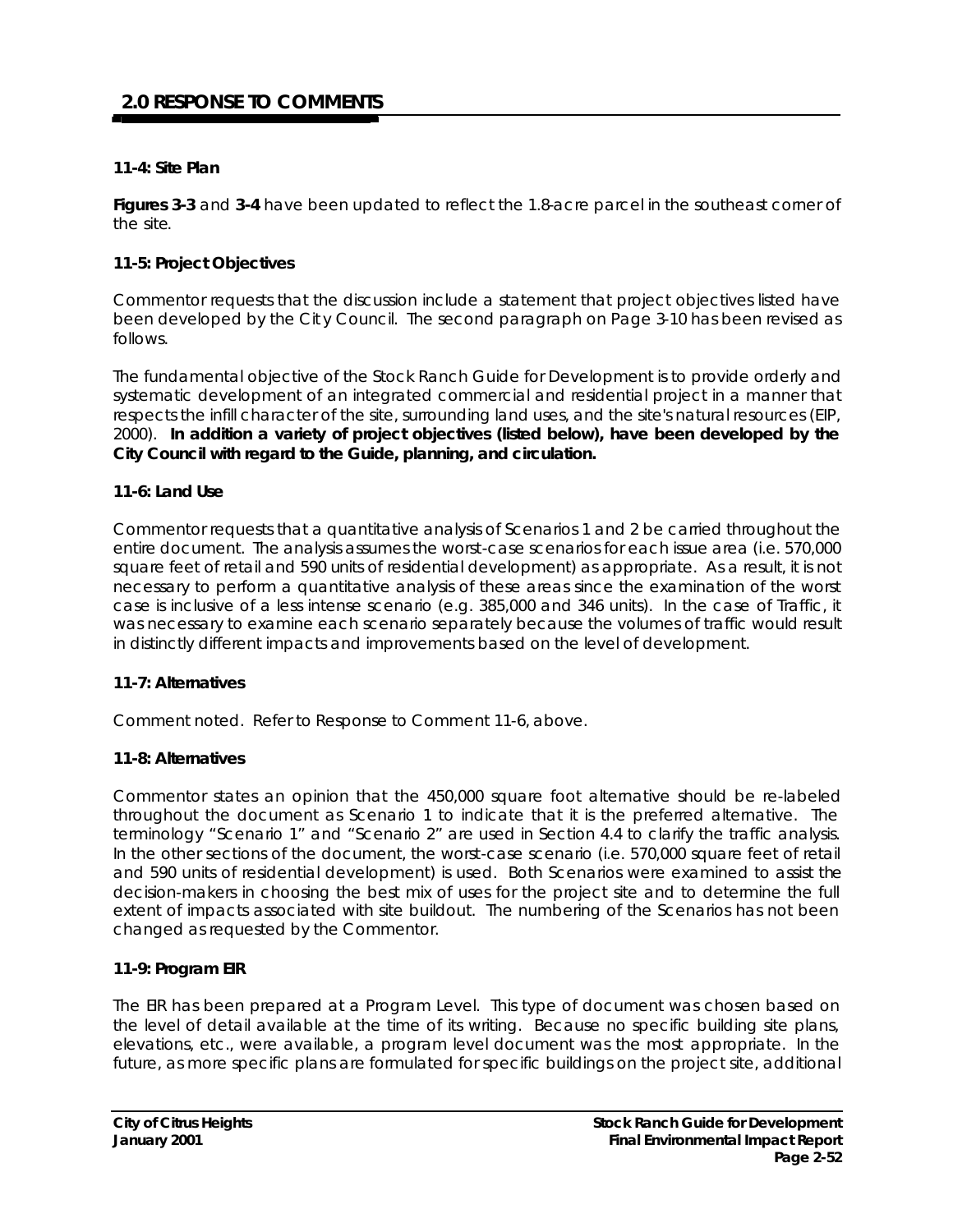environmental analysis may be required. However, this EIR would be used as a first level document from which all subsequent environmental studies would tier.

Alternatively, CEQA Section 15183(a) allows projects consistent with a community plan, general plan, or zoning to proceed without further environmental review "except as might be necessary to examine whether there are project-specific significant effects which are peculiar to the project or its site. This streamlines the review of such projects and reduces the need to prepare repetitive environmental studies."

#### **11-10: General Plan - Zoning**

Comment noted. The document evaluates the project against existing conditions (vacant land) as required by CEQA.

#### **11-11: Project v. General Plan Buildout**

Comment noted. Please see Response to Comment 11-10, above.

#### **11-12: Project v. General Plan Buildout**

Comment noted. Refer to Response to Comment 11-10, above.

#### **11-13: Building Setbacks**

Comment noted. The building setbacks evaluated in the DEIR were as described in the Guide for Development. Revisions to the setback would require modification to the analysis contained in the Draft EIR

## **11-14: Formatting**

Comment noted. Page 4.1-3, third bullet point, is revised as follows:

• A senior assisted-living facility (Merrill Gardens); senior apartments (Vintage Oaks); and an Alzheimers care facility (Manor Care Health Alterra Clare Bridge) to the south; and

## **11-15: General Plan – Zoning**

Commentor requests that the document include a description of the zoning for the project site. **Table 4.1-1** has been added to page 4.1-5 immediately preceding the heading 4.1.5 Project Impacts and Mitigation Measures: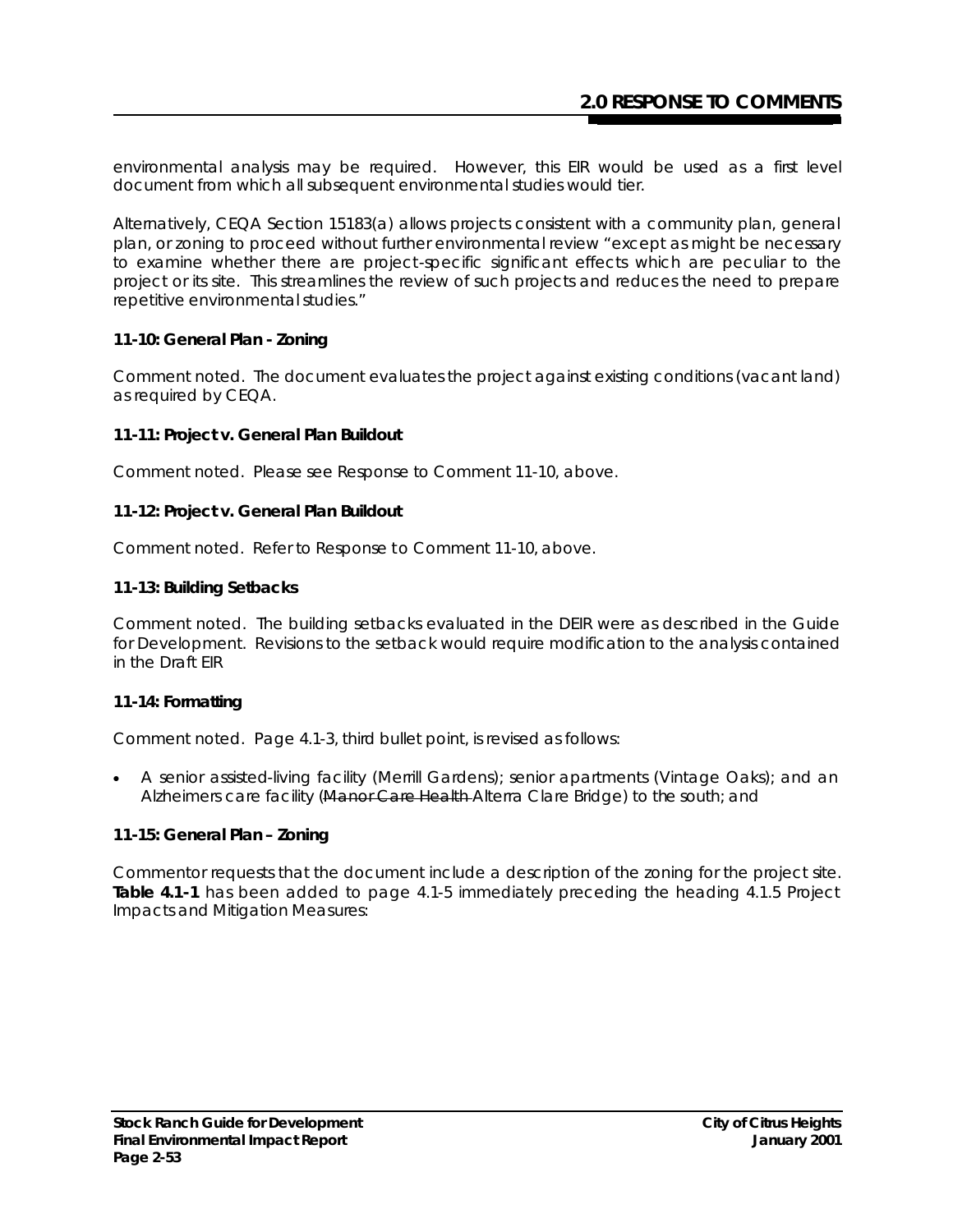| Zone                | Purpose                                                             | <b>Permitted Uses</b>                                                   |
|---------------------|---------------------------------------------------------------------|-------------------------------------------------------------------------|
| <b>MP</b>           | The purpose of this zone is to provide                              | <b>Buildings</b><br>and<br>structures<br>be<br>may                      |
| <b>INDUSTRIAL -</b> | for well-designed and controlled                                    | erected,<br>structurally<br>altered<br><b>or</b>                        |
| <b>OFFICE</b>       | groupings of research, service, and                                 | enlarged, and land may be used within                                   |
| <b>PARK LAND</b>    | light industrial uses within an area                                | this zone for commercial, light industrial,                             |
| <b>USE ZONE</b>     | containing visual and operational                                   | service, office, and other uses as                                      |
|                     | amenities.<br>Toward these ends,                                    | provided in Commercial Use Table,                                       |
|                     | comparatively rigid development                                     | Article 2 of Chapter 15 of the Zoning                                   |
|                     | standards<br>are<br>established<br>with                             | Code.                                                                   |
|                     | respect to setbacks, landscaping,                                   |                                                                         |
|                     | building material controls, and other                               |                                                                         |
|                     | appropriate design and operational                                  |                                                                         |
|                     | characteristics. This zone is intended                              |                                                                         |
|                     | to provide a park-like, nuisance-free                               |                                                                         |
|                     | environment for users desirous of                                   |                                                                         |
|                     | such a setting in an industrial office                              |                                                                         |
|                     | development.                                                        |                                                                         |
| <b>SC</b>           | The purpose of this zone is to provide                              | <b>Buildings</b><br>and<br>structures<br>be<br>may                      |
| <b>SHOPPING</b>     | an area that will offer a wide choice                               | erected,<br>structurally<br>alerted<br><b>or</b>                        |
| <b>CENTER</b>       | of retail goods and services, while                                 | enlarged and land may be used within                                    |
| <b>LAND USE</b>     | promoting the unified groupings of<br>retail                        | this zone for commercial, service, office                               |
| <b>ZONE</b>         | and<br>service<br>uses<br>with<br>convenient off-street parking and | and other uses as provided in the<br>Commercial Use Table; Article 2 of |
|                     | loading areas. It is intended that the                              | Chapter 15 of the Zoning Code. The                                      |
|                     | Shopping Center Zone be designed                                    | entire business operation shall<br>be                                   |
|                     | In such a manner as to be an                                        | within<br>conducted<br>a<br>completely                                  |
|                     | integral part of the neighborhood,                                  | enclosed building or screened from the                                  |
|                     | community and urban area in which                                   | Right-of-Way<br>Public<br>within<br>the                                 |
|                     | it is located.                                                      | buildable area of the lot.                                              |
| <b>RD-20</b>        | provide sufficient<br>Τo<br>space<br>in                             | Permitted Uses: Accessory Structures,                                   |
| <b>RESIDENTIAL</b>  | appropriate locations for residential                               | including Guest Houses,<br>Duplex                                       |
| <b>LAND USE</b>     | development to meet the housing                                     | Corner Parcels with Less than 10 units,                                 |
| <b>ZONE</b>         | needs of the City's present and                                     | Duplex - Interior Parcels with Less than                                |
|                     | expected future population with                                     | 10 units, Family Day Care Home for 12                                   |
|                     | due allowance for the need for a                                    | or LESS children, Garage Sales, Guest                                   |
|                     | choice of sites.                                                    | Mobile<br>homes, Residential<br>Houses,                                 |
|                     |                                                                     | Care Home for 6 or LESS Adults or                                       |
|                     |                                                                     | Children, Single Family Dwelling.                                       |
|                     |                                                                     | Uses that require a Conditional Use                                     |
|                     |                                                                     | Permit: Boarding House, Single Room                                     |
|                     |                                                                     | Occupancy, Commercial Coach for                                         |
|                     |                                                                     | Temporary Classrooms, Commercial                                        |
|                     |                                                                     | Coach<br>for<br>Temporary<br>Office,                                    |
|                     |                                                                     | Condominiums, Duplex - Interior or                                      |
|                     |                                                                     | Corner Parcels with 10 units or more,                                   |

**TABLE 4.1-1 SUMMARY OF ZONING ON THE PROJECT SITE**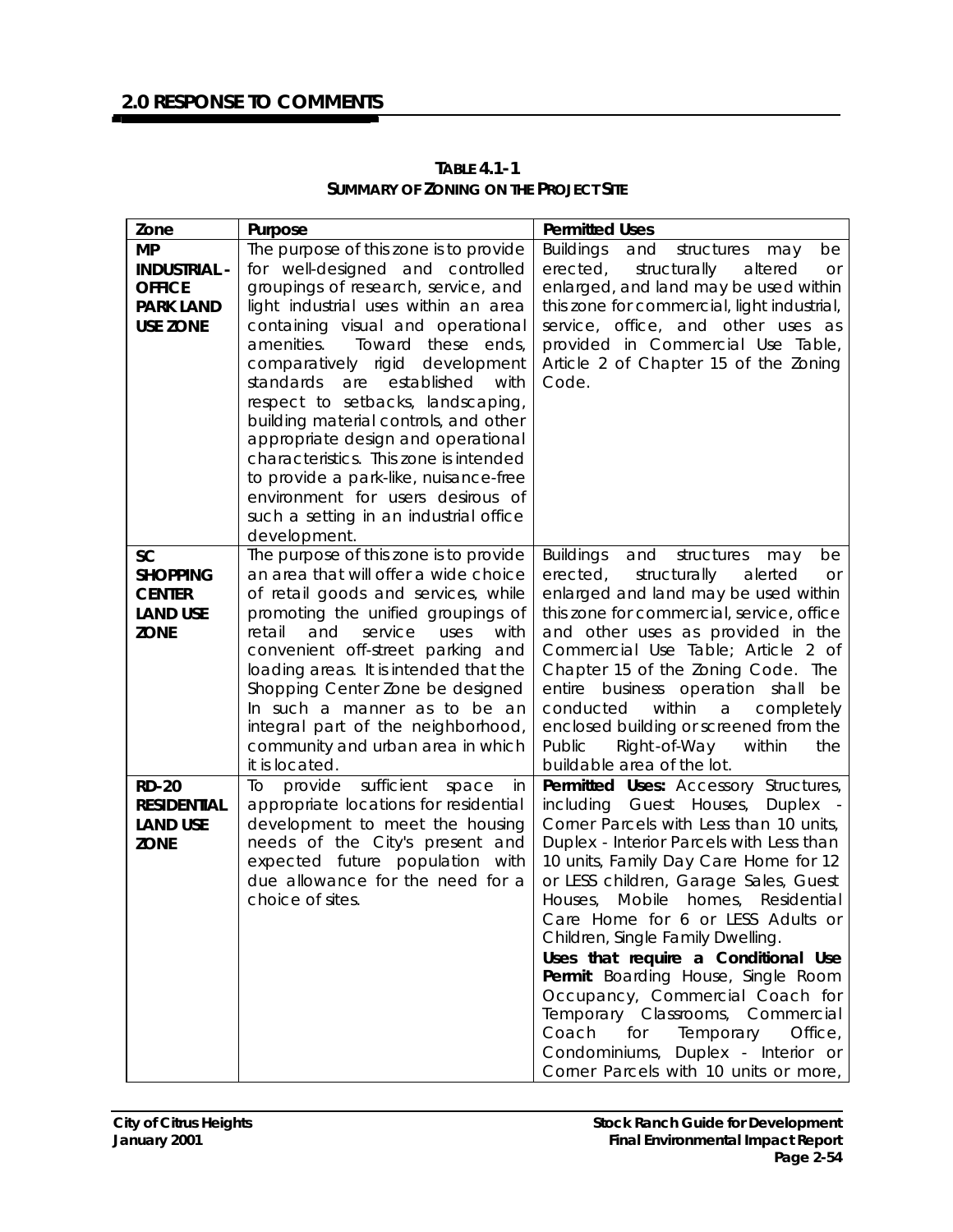# **2.0 RESPONSE TO COMMENTS**

| Zone              | Purpose                                                                 | <b>Permitted Uses</b>                                 |
|-------------------|-------------------------------------------------------------------------|-------------------------------------------------------|
|                   |                                                                         | Family Day Care Home for 13 or MORE                   |
|                   |                                                                         | Children, Residential Care Home for 7                 |
|                   |                                                                         | to 20 Adults or Children                              |
|                   |                                                                         | Uses that require Development Plan                    |
|                   |                                                                         | Review at either staff level or with                  |
|                   |                                                                         | Commission<br>Planning<br>review:                     |
|                   |                                                                         | Townhouse, Row House, or Cluster                      |
|                   |                                                                         | Development                                           |
|                   |                                                                         | Uses that require a Temporary Use                     |
|                   |                                                                         | Permit: Mobile home or Travel Trailer at              |
|                   |                                                                         | Construction Sites for temporary sales<br>or offices. |
|                   |                                                                         | Any other use is prohibited unless                    |
|                   |                                                                         | specifically permitted elsewhere in this              |
|                   |                                                                         | Code as a temporary, accessory, or                    |
|                   |                                                                         | other type of use.                                    |
| <b>RECREATION</b> | The Recreation Land Use Zone is                                         | Any building, structure, vehicle, sign, or            |
| <b>LAND USE</b>   | designed to promote and protect                                         | lot, or the use of any building, structure,           |
| <b>ZONE</b>       | the public health safety and general                                    | vehicle, or lot in the Recreation Land                |
|                   | The City Council in<br>welfare.                                         | Use Zone shall be regulated and                       |
|                   | establishing these zones finds that                                     | governed by the provisions of this                    |
|                   | the uses and regulations provided in                                    | Chapter and the regulations<br>and                    |
|                   | this Code, are consistent and                                           | condition for each use in Title III of                |
|                   | compatible with the objectives,                                         | (Regulations and Standards) of this                   |
|                   | polices, general land uses and                                          | Code.                                                 |
|                   | programs specified in the Citrus                                        |                                                       |
|                   | Heights General Plan, and<br>are                                        |                                                       |
|                   | adopted for the following purposes:                                     |                                                       |
|                   | a) To preserve the open space and                                       |                                                       |
|                   | other areas of unusual scenic                                           |                                                       |
|                   | beauty and recreational potential                                       |                                                       |
|                   | which are unique to Citrus Heights<br>and California and to protect the |                                                       |
|                   | social,<br>recreational,<br>physical,                                   |                                                       |
|                   | aesthetic, and economic resources                                       |                                                       |
|                   | which are of great value to the                                         |                                                       |
|                   | people of Citrus Heights and to the                                     |                                                       |
|                   | public generally.                                                       |                                                       |
|                   | b) To protect the scenic<br>and                                         |                                                       |
|                   | recreational areas<br>within<br>Citrus                                  |                                                       |
|                   | Heights, whenever feasible, from                                        |                                                       |
|                   | urban development and other types                                       |                                                       |
|                   | of development that jeopardize the                                      |                                                       |
|                   | values of these areas.                                                  |                                                       |
|                   | c) To apply the regulations hereby                                      |                                                       |
|                   | established in Chapter 10 of the                                        |                                                       |
|                   | Zoning Code to such open space                                          |                                                       |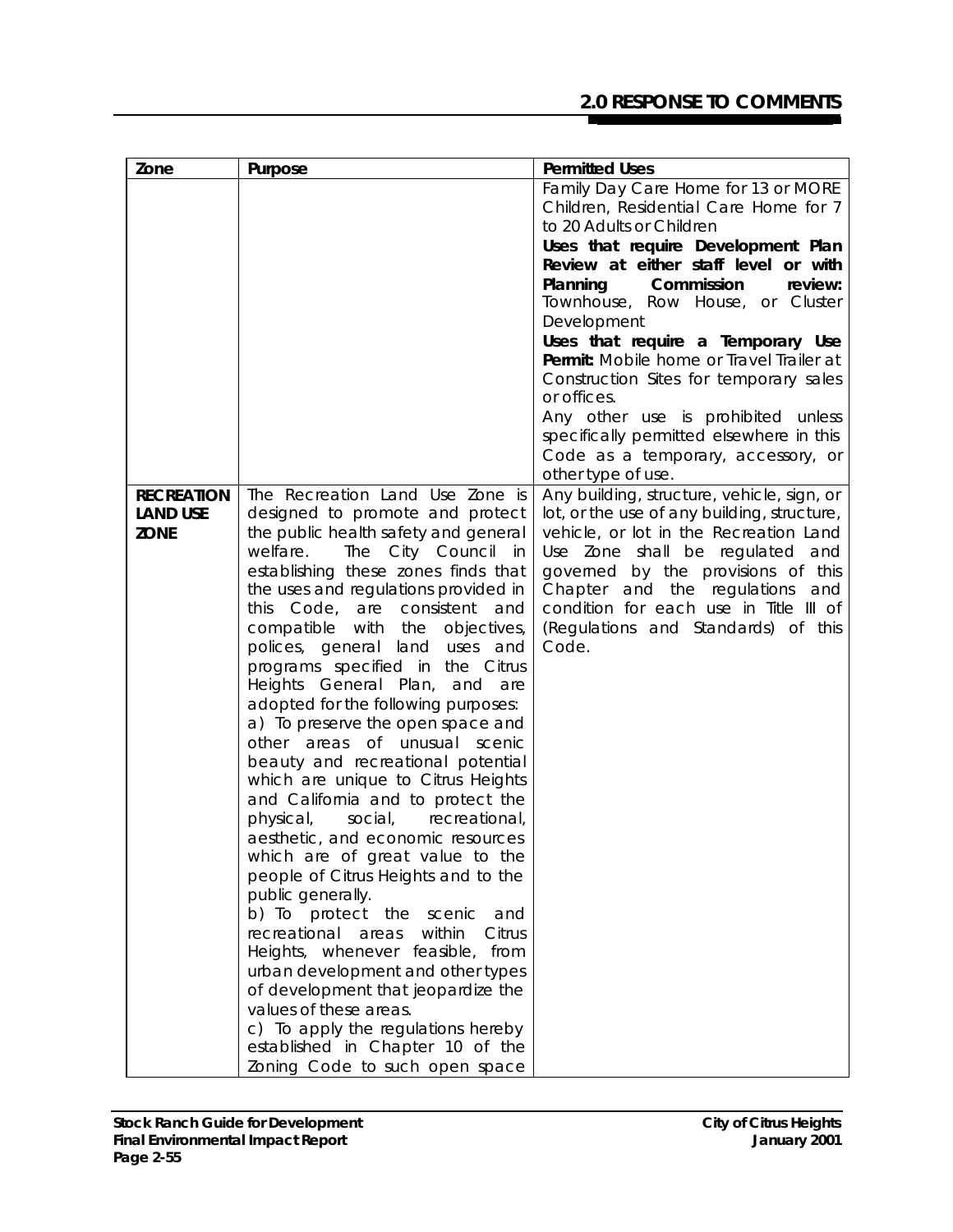| Zone                          | Purpose                                                                   | <b>Permitted Uses</b>                                                              |
|-------------------------------|---------------------------------------------------------------------------|------------------------------------------------------------------------------------|
|                               | and scenic areas, waterways and                                           |                                                                                    |
|                               | other areas of recreational value                                         |                                                                                    |
|                               | and to promote and protect the                                            |                                                                                    |
|                               | general welfare by contributing to                                        |                                                                                    |
|                               | the physical, social and economic                                         |                                                                                    |
|                               | well being of the people of Citrus                                        |                                                                                    |
|                               | Heights.                                                                  |                                                                                    |
|                               | d) To encourage and protect the                                           |                                                                                    |
|                               | City's<br>tourist<br>and<br>recreation                                    |                                                                                    |
|                               | resources.                                                                |                                                                                    |
| <b>NS</b>                     | The Natural Streams (NS) Overlay                                          | With the exception of modification or                                              |
| <b>NATURAL</b>                | Zone as shown on the Citrus Heights<br>shall                              | alteration to an existing single-family                                            |
| <b>STREAMS</b>                | Zoning Map<br>be<br>used<br>to                                            | detached dwelling on each lot or to<br>an existing two-family dwelling on each     |
| <b>OVERLAY</b><br><b>ZONE</b> | regulate<br>property<br>along<br>the<br>designated Natural Streams within | accessory uses,<br>building<br>lot;<br>and                                         |
|                               | Citrus Heights to:                                                        | structures (including swimming pools                                               |
|                               | a) Protect<br>future<br>current<br>and                                    | appurtenant<br>equipment)<br>and                                                   |
|                               | occupants of land<br>subject<br>to                                        | customarily<br>incidental<br>to<br>and                                             |
|                               | flooding from the physical damage                                         | subordinate to single-family detached                                              |
|                               | of flooding.                                                              | two-family dwellings<br>and<br>when                                                |
|                               | b) Protect property from flood                                            | constructed in conjunction with an                                                 |
|                               | losses and prevent noncompatible                                          | existing single family or two-family                                               |
|                               | development in flood prone areas.                                         | dwelling; erosion control improvements                                             |
|                               | c) Protect and preserve the natural                                       | with Engineering Division approval in                                              |
|                               | character and amenities of the                                            | conjunction with existing residential                                              |
|                               | Natural Streams.                                                          | uses - All uses designated as either                                               |
|                               | d) Minimize the placement of fill in                                      | permitted or conditional uses in the                                               |
|                               | floodplain areas of the Natural                                           | underlying zone shall be conditional                                               |
|                               | <b>Streams</b>                                                            | uses in the Natural Streams zone                                                   |
|                               | e) Protect and enhance the quality                                        | subject to obtaining a conditional use                                             |
|                               | of water entering and flowing within                                      | permit from the appropriate authority                                              |
|                               | the Natural Streams.                                                      | and further subject to satisfactorily                                              |
|                               | Preserve the recreation potential<br>f)<br>of the Natural Streams.        | meeting the development guidelines<br>established<br>section<br>in<br>235-46<br>of |
|                               | The<br><b>NS</b><br>Designation<br>Zone<br>g)                             | Chapter 35 of the Zoning Code.                                                     |
|                               | indicates that the property is subject                                    |                                                                                    |
|                               | to the provisions of the NS overlay                                       |                                                                                    |
|                               | zone as well as the underlying zone.                                      |                                                                                    |
|                               | The NS Zone may be applied to the                                         |                                                                                    |
|                               | City of Citrus Heights adjacent to or                                     |                                                                                    |
|                               | near portions of Arcade Creek from                                        |                                                                                    |
|                               | Greenback Lane near Indian River                                          |                                                                                    |
|                               | Drive to<br>Fair<br>Oaks<br>Boulevard,                                    |                                                                                    |
|                               | approximately 1,200 feet south of                                         |                                                                                    |
|                               | Woodmore Oaks Drive; from the                                             |                                                                                    |
|                               | confluence with Arcade Creek to                                           |                                                                                    |
|                               | the intersection of Greenback Land                                        |                                                                                    |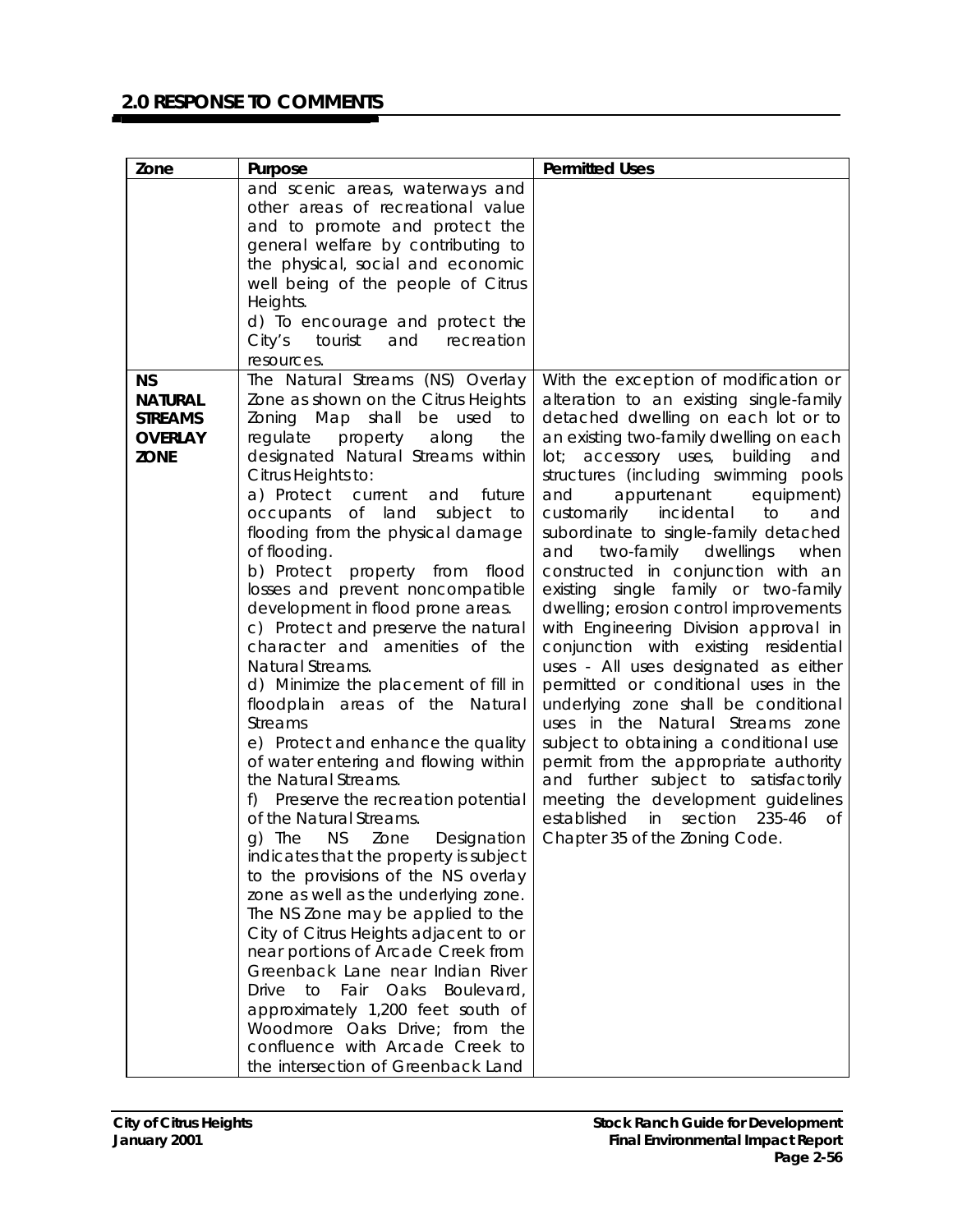| Zone                                             | Purpose              | <b>Permitted Uses</b> |
|--------------------------------------------------|----------------------|-----------------------|
|                                                  | and Birdcage Street. |                       |
| Source: City of City & Hojabts Zoning Code, 1000 |                      |                       |

*Source: City of Citrus Heights Zoning Code, 1998.*

## **11-16: Formatting**

Comment noted. Number corrections have been made and are included in the Errata and revisions to the summary table.

## **11-17: Formatting**

The text following the impact identifies that the project would result in no impact to physically dividing an established community. No further discussion of the impact is necessary.

#### **11-18: General Plan - Zoning**

Commentor states that the project will not create any new zoning districts. The Discussion on page 4.1-12 of the document has been modified as follows:

**Discussion:** The proposed "SPA zoning will accommodate the proposed project by providing several zoning designations, including two—"Sylvan Commerce District zoning" and "residential cluster—which are unique to this project. *The Sylvan Commerce District will be zoned SPA-General Commercial. Office commercial and multi-family uses are permitted in the General Commercial zoning.*

## **11-19: General Plan - Zoning**

Commentor requests a correction to the text regarding Residential Cluster zoning. The second paragraph on Page 4.1-12 has been revised per the comment. No further response is necessary.

**Residential Cluster** zone would be applied to residential development south of Arcade Creek. *The area south of Arcade Creek will be zoned Special Planning Area (SPA) – Residential.* If cluster housing is pursued as an alternative, a maximum of 364 units may be developed at a gross density of approximately eight units to the acre (compared to a maximum of 216 single family units at a gross density of five units to the acre. This new category would permit preservation of significant amounts of the 43.2 acres for open space available for community uses such as walking, picnicking and nature study.

#### **11-20: General Plan – Zoning**

The entire site will need to be rezoned into a Stock Ranch SPA. The text on page 4.1-12 has been revised accordingly. Refer to Response to Comment 11-18, above.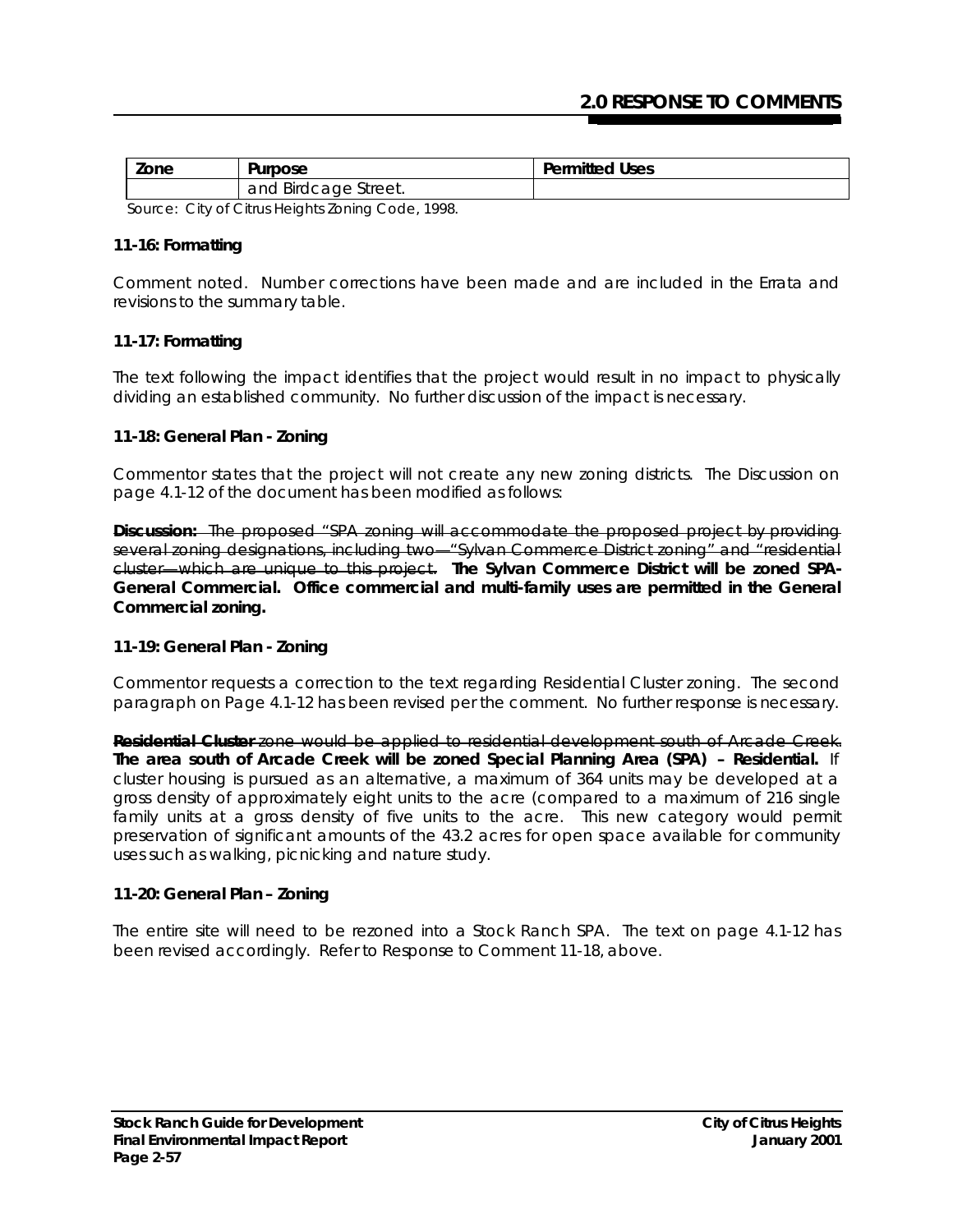## **11-21: Jobs**

The analysis of job creation contained in the EIR is based upon a worst-case project development scenario (i.e. 590 residential units, and 570,000 square feet of retail/commercial uses). An analysis of jobs created under the project's existing zoning would not provide information that is necessary for assessing job impacts. The project would have a beneficial impact regardless of which scenario is developed.

## **11-22: Formatting**

See response to comment 11-16.

#### **11-23: Noise**

Based upon the information contained within the proposed project description, the required sixfoot tall walls may not be sufficient in height to reduce project-related noise levels to within acceptable levels. For instance, loading dock noise levels may require sound walls along the east property line between 8-feet in height and 12-feet in height to comply with the maximum noise level criteria. If six-foot walls are constructed along the east property line, the predicted maximum noise levels are approximately 73 dBA at the east property line. The project must demonstrate compliance with City standards, which can be accomplished by any number of means (i.e. setbacks, berms, masonry walls.)

#### **11-24: Traffic – Impacts**

The comment correctly states that the existing zoning for the Auburn Commerce District would generate more a.m. peak hour trips than the proposed land uses. The comment requests that the number of "new" trips (i.e., non-pass-by trips) associated with the proposed project be quantified. This information is included in **Tables 4.4-4** and **4.4-5** of the Draft EIR. The Draft EIR did not overstate the number of new trips that would be generated by the proposed project. Rather, it computed the number of new trips by considering the amount of existing traffic on Auburn Boulevard that could reasonably be expected to divert into the project site.

## **11-25: Traffic – Impacts**

The traffic and circulation impacts of the revised access plan were analyzed and the findings are included in the attached technical memorandum (Appendix A). Subsequent to the Memo, further revisions were made to the access to the Auburn Commerce District. In the Memo, the access to the project site was located approximately 170 feet west of Coachman Way (refer to **Appendix A, Figure 1).** In subsequent analysis, the access was realigned opposite Coachman Way (refer to Figure 4-6 in the Guide for Development). A traffic signal will be installed and a signalized intersection will be created at this point. Direct access to Coachman Way or the frontage will not be provided via this signal.

## **11-26: Traffic - Impacts**

Under the revised access plan, the only difference in mitigation measures between the 385,000 and 450,000 square-foot land use scenarios for the Auburn Commerce District is the addition of a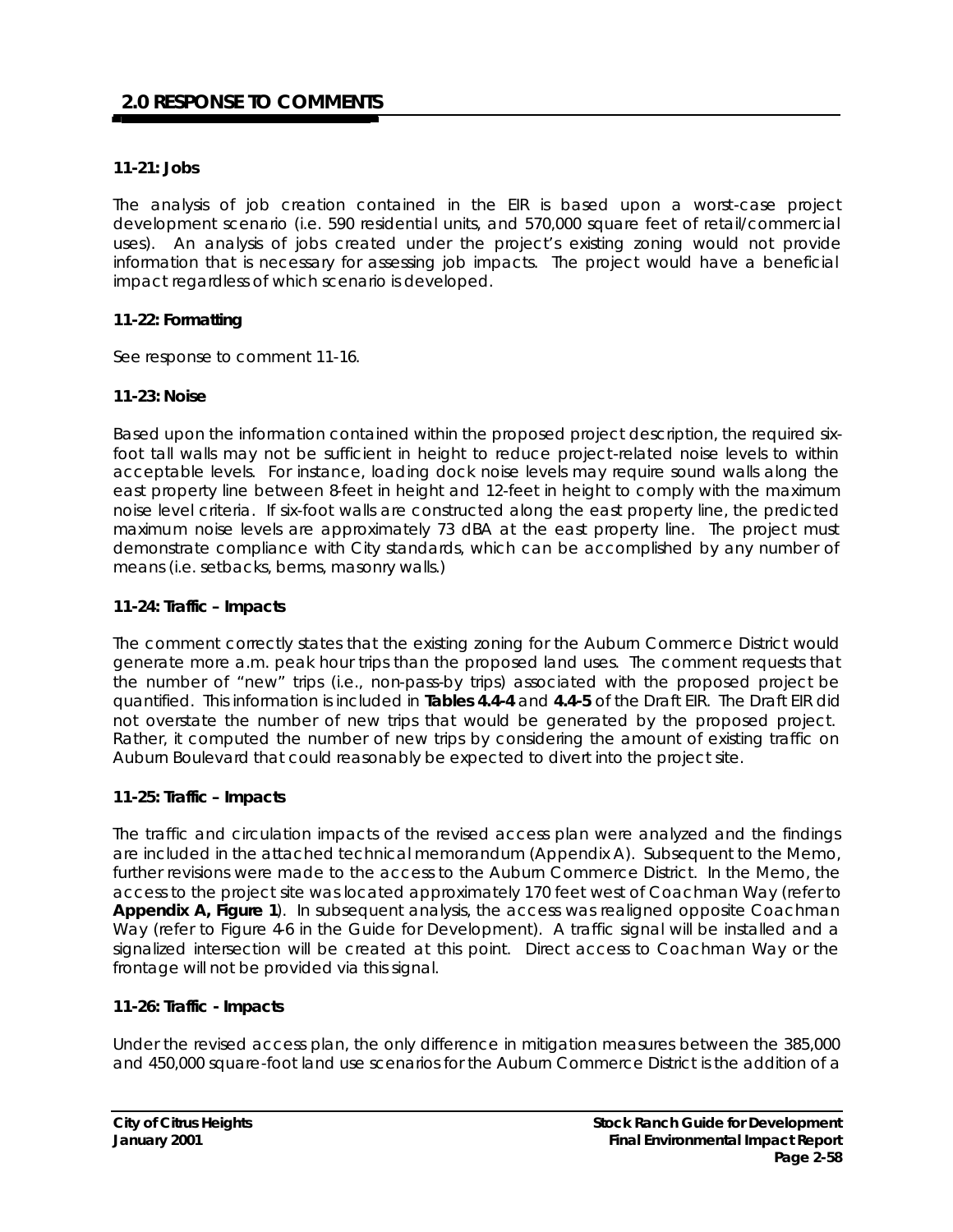second left-turn lane on the westbound approach to the Auburn Boulevard/Van Maren Lane intersection. The second left-turn lane would be triggered by any square footage that equals or exceeds 425,000 square feet.

## **11-27: Biological Resources - Wetlands**

Commentor requests a correction to the text regarding the requirement of a Corps of Engineers Section 404 permit. The second line on Page 4.7-7 has been revised as follows:

If necessary for the project, the ACOE Section 404 permit would likely be granted under an *is necessary under the Nationwide or* individual permit *process*.

## **11-28: General Plan – Zoning**

Commentor requests a correction to the text regarding allowed uses under MP zoning. The second line under the heading 1 "No Project" Alternative" on Page 61 has been revised as follows:

The portion of the project south of Arcade Creek would be developed with *industrial and office park* business professional (MP), shopping center (SC) and multi-family residential uses (RD-20).

Commentor also suggests that the EIR include a discussion of the proposed project in comparison to the uses that could be built today. The alternatives section provides a qualitative analysis of the alternatives. A comparison of the existing allowable development with the proposed project is not a requirement of analysis per CEQA. The discussion of alternatives contained in the EIR is sufficient to assist the decision-makers in selecting the alternative that would result in the least environmental impacts (refer to **Table 6.2** on page 6-4).

## **11-29: Alternatives**

Commentor suggests that the EIR include a discussion of the entitlements and land use changes for each alternative. Such a discussion would not provide information that is necessary to the decision-makers in selecting an alternative, it has not been added to the discussion of alternatives. The alternatives section provides a qualitative analysis of alternatives to the proposed project.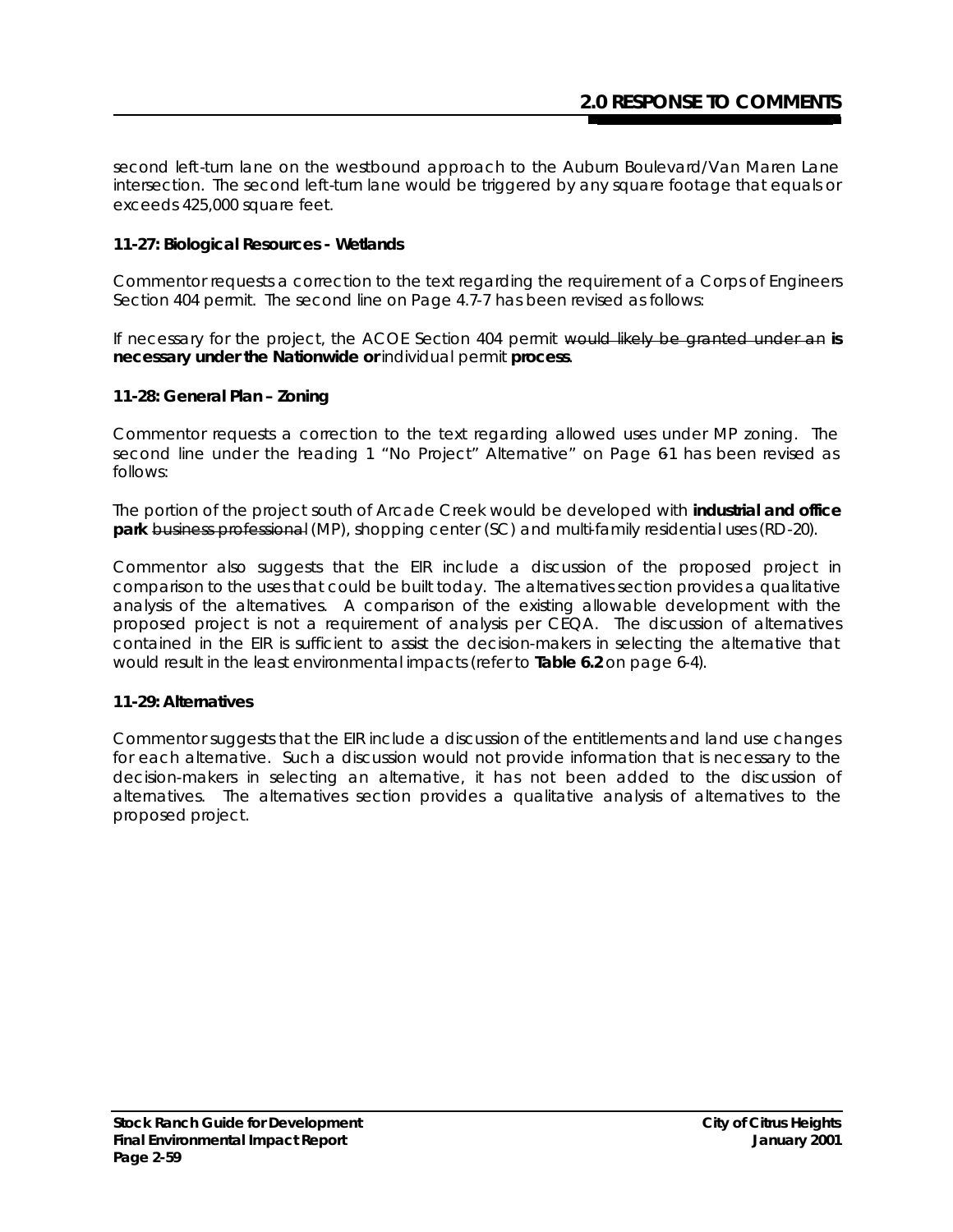#### Stock Ranch Development Project

Letter 12  $13$  $e$ -mai

The following are comments and concerns I have with the Stock Ranch Development Project.

1) Notice: On Monday, October 30th residents of Crosswoods were invited to a meeting to discuss this issue. I signed a sign in log with my name and address thinking I would be notified of upcoming meetings, I was never notified. Although the November 9<sup>th</sup> meeting was briefly mentioned, I did not hear the time of the meeting. Later I went to the Citrus Heights Internet site and looked for information on the meeting and could find nothing. In fact the last Planning Commission meeting listed on the site was on September 28, 2000. Since it was after 5 pm on the 9<sup>th</sup> when I tried to call and verify the meeting time/place, the offices were closed. I suggest that the site be updated and a link to the upcoming meetings be placed on the home page.

2) The maps of the proposed development site would place at least two very large businesses (Lowes and possibly a store like CostCo) and several smaller businesses (grocery stores, etc.) all on the Auburn Blvd. side of the Stock Ranch Property (North of Arcade Creek). The traffic studies also indicate that approximately 4,000 - 8,000 additional cars would be put on Auburn blvd as a result.

I drive Auburn blvd everyday to and from work in addition to personal business. The cars crossing Sylvan and going down Old Auburn bottleneck into one lane and the traffic backs up sometimes to the first entrance to Crosswoods. I have seen cars coming from Van Maren and reach the backup only to turn around and head back to Van Maren. The additional traffic will only worsen this problem and the Old Auburn blvd issue I do not believe is being addressed adequately. These are not cars turning right or left that would be affected by the proposed improvements to the intersection but cars that remain on Auburn and continue onto Old Auburn Blvd.

Look where others businesses of this type have been built. In Roseville, Home Depot and CostCo were built in commercial areas, there's a CostCo on Exposition and one in Rancho Cordova, all built in areas that do not affect local residents, somehow they figured out that these large stores generate too much traffic to be placed existing residential areas. If you go to the CostCo on Exposition, the turning pocket into the store isn't sufficient to accommodate the traffic there. Cars back up into the traffic lanes and block traffic. If the cars turning into the proposed Stock Ranch development were to back up in a similar pattern, I believe the cars would block the Carriage intersection and cause a backup onto Old Auburn.

If at the current traffic level cars back up and block what is the proposed entrance to the Stack Ranch Development, we will have

 $12 - 2$ 

 $12 - 1$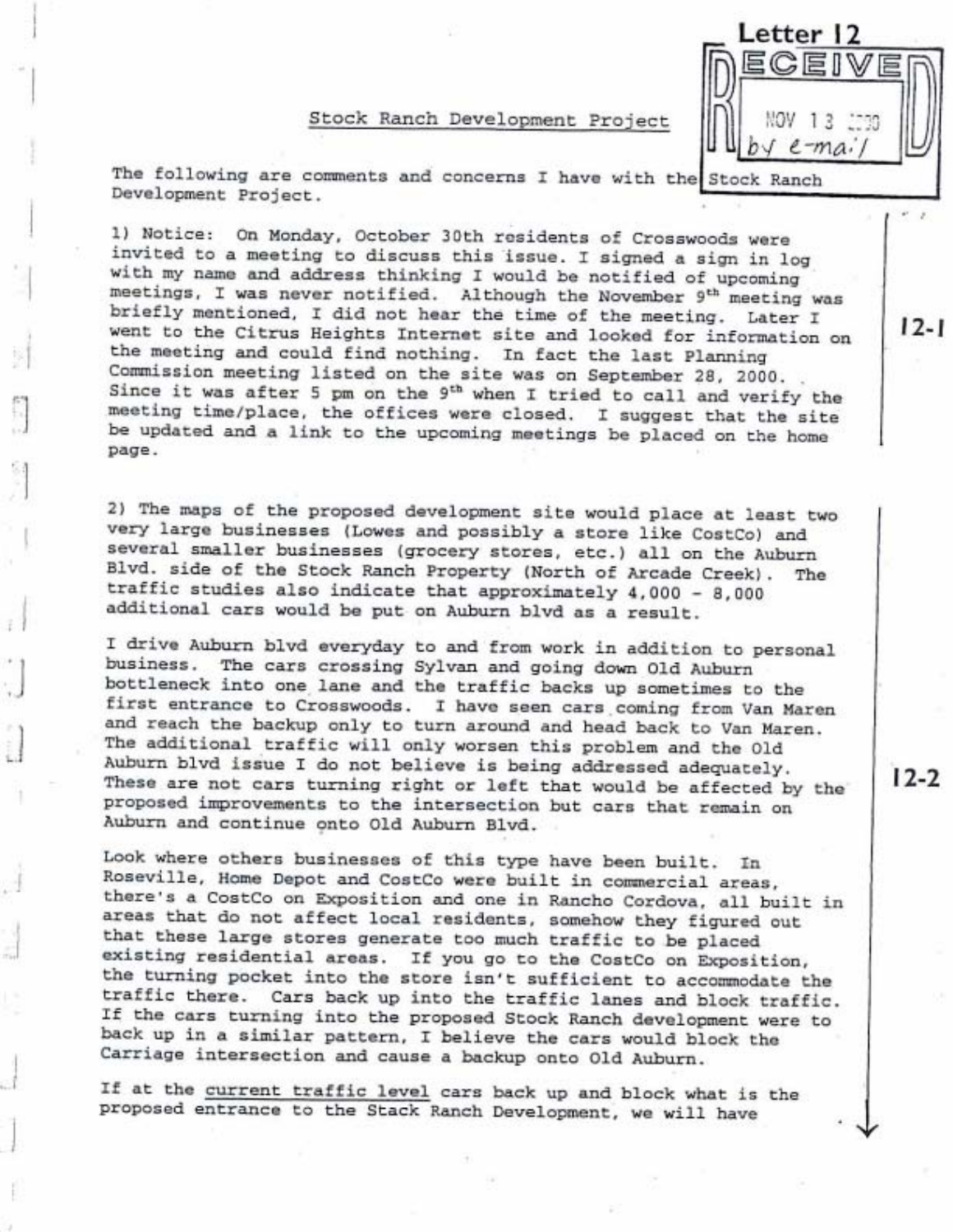gridlock with the additional cars and residents in the area will not be able to get out of their neighborhoods.

3) One-way right exits out of Stock Ranch Development; Although I understand the proposal, I believe this design will cause additional problems. We currently have two such turns very close to the development site, one at the Pizza/KFC exits and one at the Rite Aide exit onto Van Maren. I have personally seen cars travel the wrong way in traffic to make the left turns out of the driveways. Although I realize these are enforcement issues, I myself have called and reported this and have been told that the city is aware and they are trying to get the problem under control. I can personally vouch for the fact that it is not under control. I can sit at the Rite Aide exit almost any day of the week and see the illegal turns multiple times. In one instance the car was coming towards me on the wrong side of the street. At the KFC exit the car traveled quite a distance in the wrong direction, I was so surprised, as were the oncoming cars that I had to stop my car and watch the whole thing in amazement.

If we have enforcement problems now that we don't seem to be able to control, these two one-way exits will only cause more problems and safety issues.

4) Flooding; The developer would have to install retention reservoirs for the flood water, I believe they spoke about the study models predicting approximately 13.5 cubic acre feet of runoff directly caused by the development. The two proposed reservoirs would provide approximately 15 cubic acre-ft retention. The city then requested that in addition to just addressing the adverse affects of the development why not improve the situation and asked a private firm (Orin Bennett, MHN discussed this at the 10/30/00 Neighborhood meeting) to look at alternatives for 30 cubic acre ft retention. They did and one suggestion would destroy most of the Oak trees on the Crosswoods side of the property so this was not seen as a viable solution; the second suggestion would be on a site that would take up some "real estate" space that is proposed for one of the BIG BOX stores. This would cause the developer to scale back the amount of business that could occupy the site, possible only one big box store not two, so this was seen as not being a solution either.

From what I can tell, (this may be incorrect) but it looks like the city has now abandoned the idea of asking the developer to improve the flood situation with the 30-acre ft retention requirement. Somehow what was an important aspect to improve our community was easily given up when it would take up prime real estate. It is not uncommon that a city ask a developer to exceed the normal requirements as a condition of building, it is done all the time and especially since this piece of property has a tremendous impact on the flood situation and would negatively impact numerous residents in the area.

I believe we should re-visit the idea of requiring 30-cubic acre ft retention.

 $12 - 4$ 

 $12 - 3$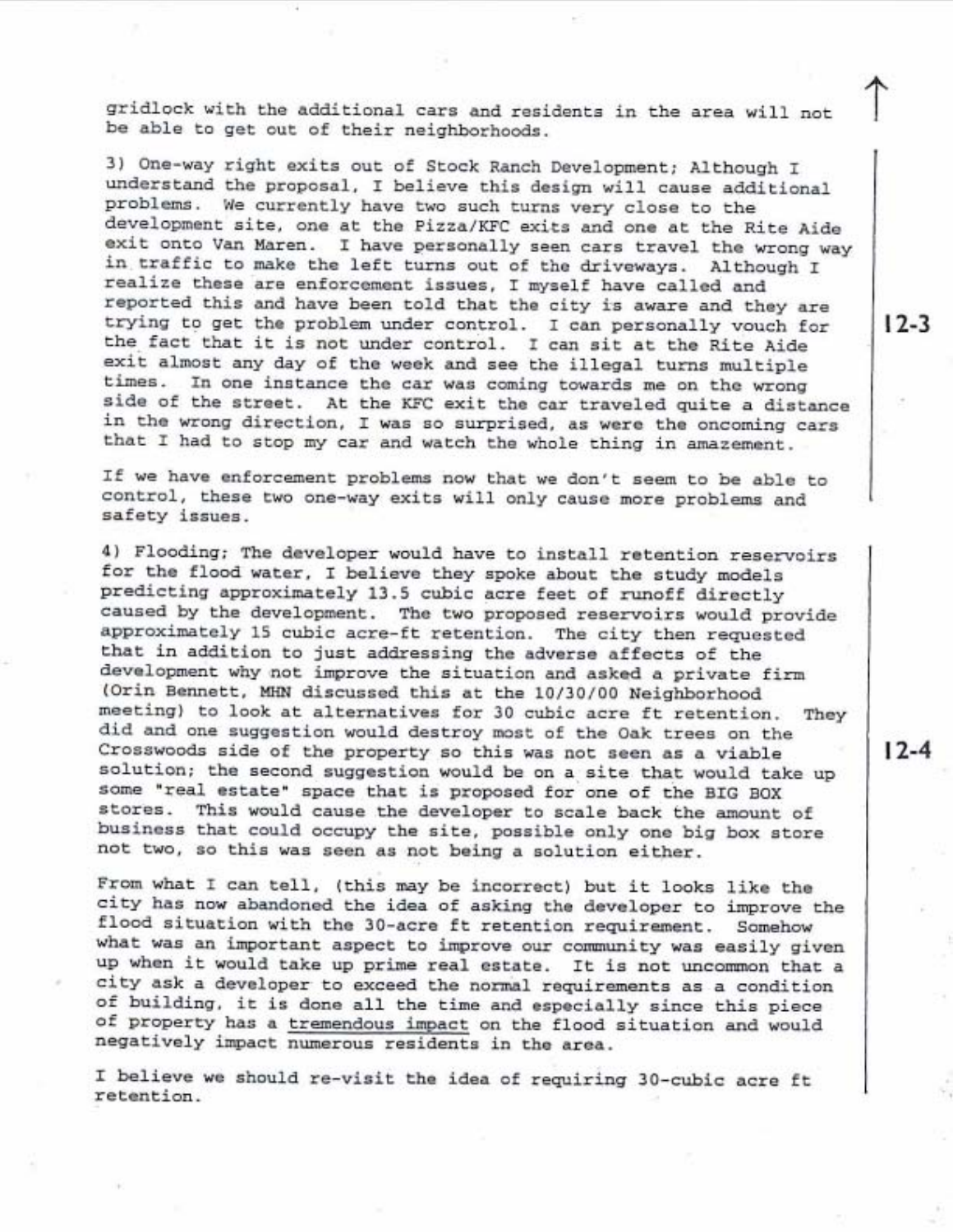5) Size of Proposed Development; I believe approval of 450,000 sq feet of commercial development is not in the best interest of the city and of the neighboring residents. I realize that current zoning allows for a mixture of development and the owner has rights to development his property but due to the fact that Mr. Stock waited until residential surrounded his property, the city now has a greater responsibility to the existing residents.

Mr. Phillips (representative for Mr. Stock) provided some history on the Stock property and indicated that Mr. Stock was lead down the road by the county over other proposed developments that never can to fruition. As a land owner/business man, Mr. Stock was a voluntary participant in these negotiations and I don't believe this should be given consideration in the approval of this project.

In addition to the traffic issues, there will be homes on three sides of this development. We will have to endure the noise, the lights, the big delivery trucks and well as countless unforeseen problems that come with development of this size. This is not the same as building commercial/business and then building the homes, when the buyers of the homes can see what they are getting into. We as neighboring residents would expect that our city would protect our properties and allow development of a like kind or at least of a caliber that would eliminate or limit any negative affects on the surrounding area.

We were told that surveys were done and that there is a need in the community for these types of businesses. Yes, people that live miles away, and don't experience the day-to-day problems with Auburn Blvd. would support this development, but lets put it in their back yard and see how they feel.

6) Schools; There is also proposed residential development on the South Side of Arcade Creek. There will be no road that joins this with Auburn Blvd but a footbridge that crosses the creek. The schools are all on the Auburn Blvd. side. How would you like your young children walking through a BIG BUSINESS commercial area to get to school? I do not believe that the plan adequately addresses this issue.

Mr. Phillips indicated on 11/9/00, that they will make it look nice but there was nothing presented to assure the residents that what is proposed will be adequate.

7) Town Center - Birdcage Shopping Area; I believe a development of this size will negatively affect the Birdcage shopping area. The city has put a lot of effort into making this a success. I believe the area is doing OK but is not as vibrant as it could be. There is still retail space vacant and I do not believe the center could withstand a commercial development of this scale. I currently do shopping in the Town Centre and frequent the restaurants and many retails stores. With stores as Lowes and CostCo on the Stock Ranch Property I will no

 $17-5$ 

 $12 - 6$ 

 $12 - 7$ 

 $12-8$ 

12-9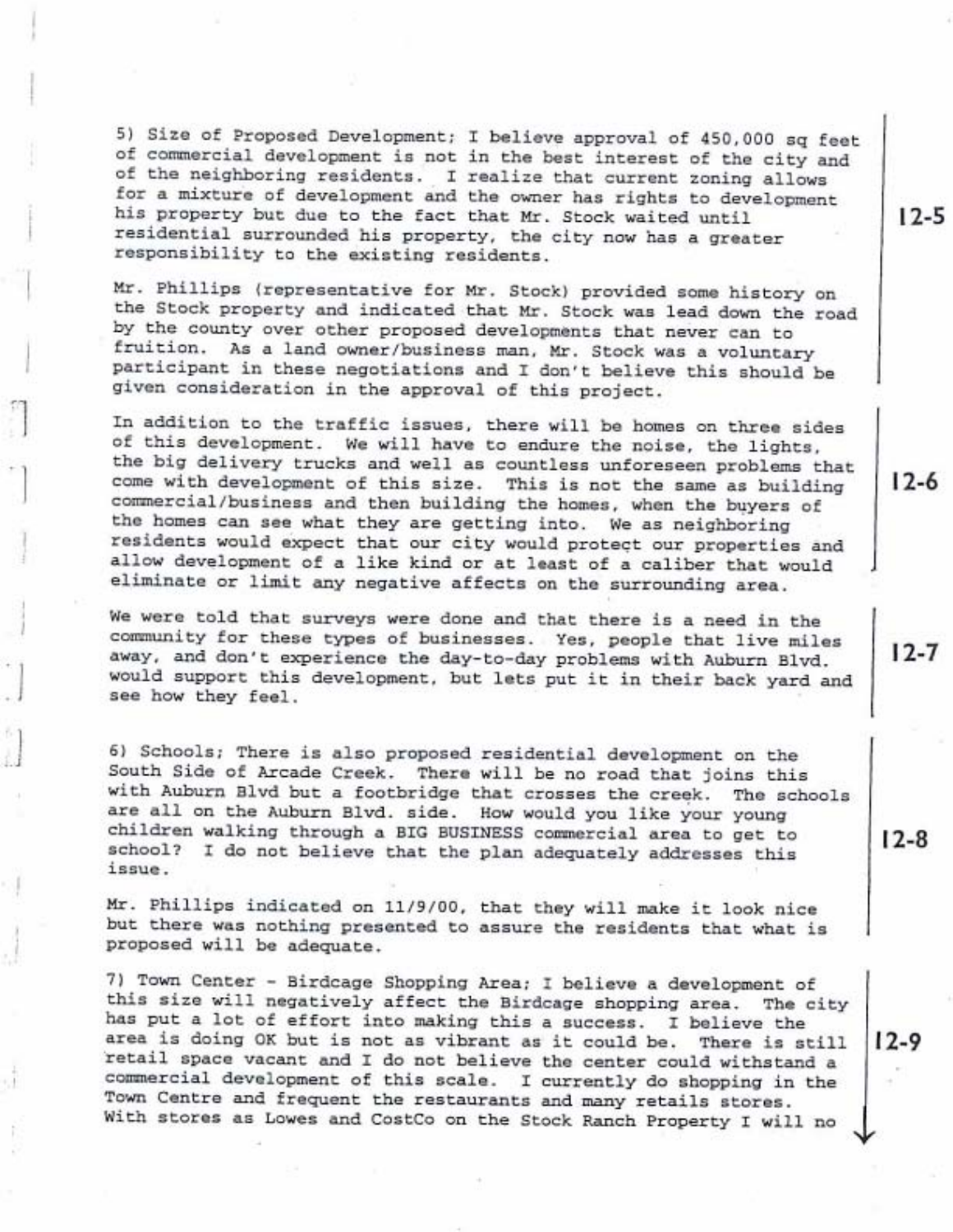longer need to shop the Town Centre and if I don't shop there I would probably not frequent the restaurants as there are restaurants proposed for the Stock Ranch Development.

I believe the city should limit the development at Stock Ranch so as not to negatively impact the Town Center shopping area.

8) Natural Habitat; I have concerns over the destruction it will cause  $12-11$ to the natural habitat especially during the construction of the retention reservoirs. I have concerns that this issue has not been addressed adequately.

Please consider the following:

- > Limit the development to one big box store and several small  $12 - 11$ retail stores, due to the location of the proposed site.
- > The city should not approve drive through businesses and should  $12 - 12$ not approve any gas stations on the site.
- > I believe we already have sufficient home improvements stores in the area and the city should consider a store such as CostCo as 12-13 an alternative.
- > The city should require 30-acre ft floodwater retention for the  $17 - 14$ site.
- > Reconsider the traffic consequences and the effect on the surrounding neighborhoods and how will this affect Old Auburn  $12 - 15$ Blvd.

Darlene Sedlacek 6928 Toluca Lane Citrus Heights, CA 95621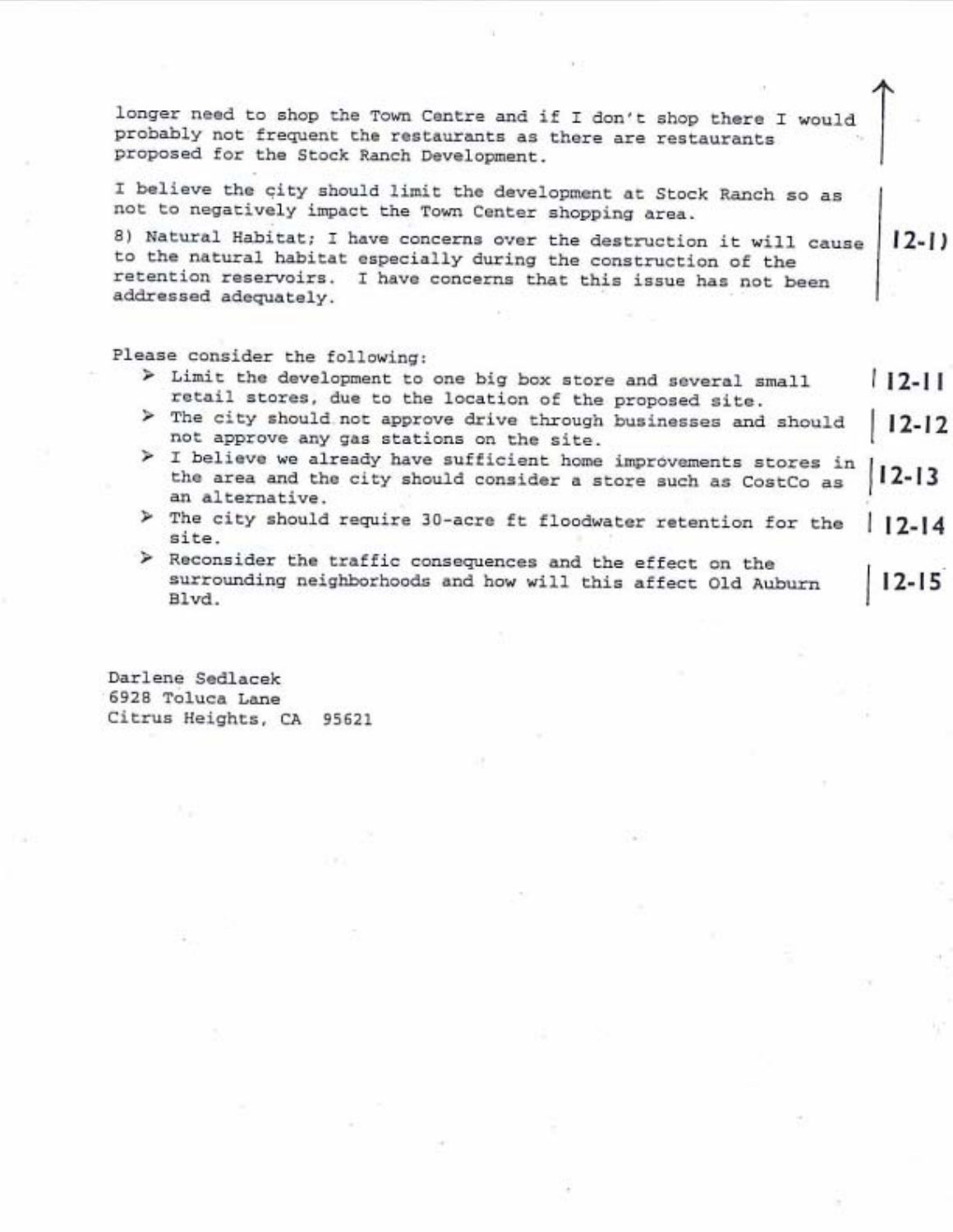# **Letter 12 Darlene Sedlacek, City Resident**

## **12-1: General Comment**

Comment noted.

## **12-2: Traffic – Impacts**

Both land use scenarios for the Auburn Commerce District resulted in significant impacts at the Auburn Boulevard/Sylvan Road intersection, which is the source of the bottleneck according to the comment. The City plans to improve this intersection within the next two years to increase its capacity and eliminate the weaving problem for westbound traffic on Auburn Boulevard departing the intersection. In addition, mitigation measures were identified for both project alternatives to pay for the construction of a second northbound left -turn lane at the Auburn Boulevard/Sylvan Road intersection to restore intersection operations back to "no-project" levels.

At the December 14, 2000 Planning Commission hearing, the Commissioners voted to modify the *Guide to Development* to include an access plan that includes a signalized driveway on Auburn Boulevard at Coachman Way (but not providing access to Coachman Way) and two unsignalized driveways. The signalized left-turn lane would include 350 feet of vehicle storage and the unsignalized left -turn lane at the eastern project driveway would include 250 feet of storage. As the attached memorandum shows, this amount of storage is adequate to accommodate projected queuing during peak periods assuming the Auburn Commerce District features 425,000 square feet of retail uses or less.

To mitigate the project's impact at the Auburn Boulevard/San Tomas Drive intersection, the project applicant would install a traffic signal. The traffic signal would provide motorists from Crosswoods and the adjacent neighborhood to the north with a protected crossing onto Auburn Boulevard, thereby improving their ability to enter and exit their neighborhood.

# **12-3: Traffic - Impacts**

The preferred access plan includes two unsignalized driveways that would prohibit left -turn movements from the project site onto Auburn Boulevard. Unlike the Rite Aid and Kentucky Fried Chicken sites described in the comment, a continuous raised median would be constructed on Auburn Boulevard to physically prohibit left -turns from the two unsignalized driveways. Dual leftturn lanes would be provided from the signalized driveway onto Auburn Boulevard.

# **12-4: Hydrology - Flooding**

The Guide for Development has increased the amount of on-site stormwater detention from 15.5 acre-feet identified in the DEIR to 20 acre-feet. This additional detention will provide an added factor of safety while mitigating the impacts of the proposed development on downstream properties. The 20 acre-feet volume of detention exceeds the minimum required volume of about 13.1 acre-feet that would be needed for mitigation to be achieved. The City hired a hydrologic engineer (Consultant) to determine whether the Stock Ranch property north of Arcade Creek could provide a facility with 30 acre-feet of detention storage. One drawback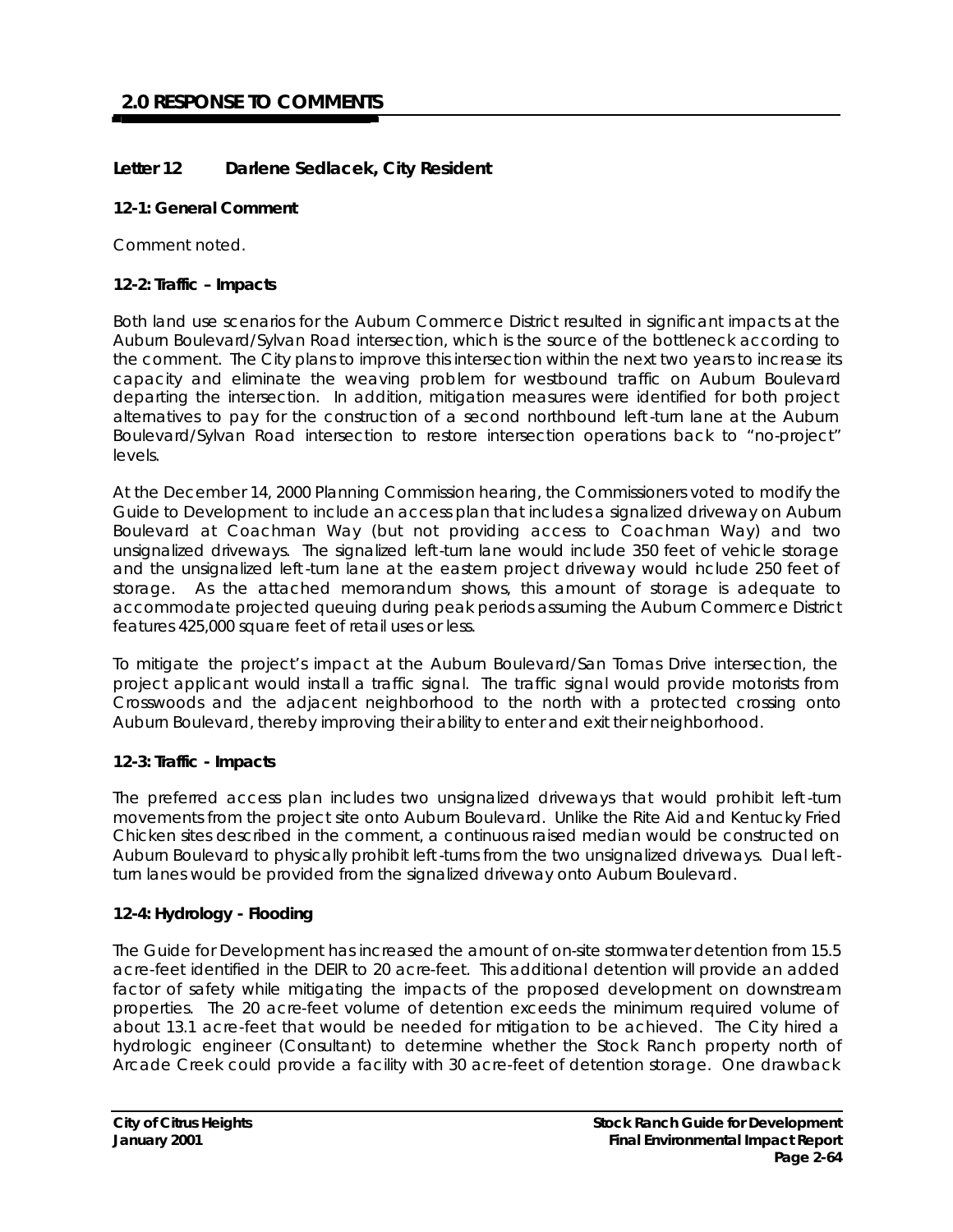was that it would likely require significant disruption of many of the oak trees and natural features on the site. The second drawback was the cost of purchasing land that could be used for development purposes. Based on these drawbacks, the Guide for Development proposes 20 acre-feet of detention storage.

## **12-5: Size of Planned Development**

Commentor expresses an opinion that the proposed project is too large to be located near established residential development. The comment does not address the adequacy of the analysis of the EIR. The EIR will be used by the decision-makers in making a final determination on whether the project will be developed as well as how many square feet of retail will be included in the project. No further response is necessary.

#### **12-6: Quality of Life**

Commentor expresses concerns regarding traffic, noise, light, etc. These issues have been addressed in the EIR. The *Guide for Development* includes a variety of design features (i.e. the Development Standards and Guidelines) to reduce the issues identified (e.g. noise). The EIR also identifies mitigation measures, in addition to the design guidelines and development standards contained in the *Guide for Development*, where necessary to reduce the impacts to less than significant. The comment does not address the adequacy of the EIR analysis. No further response is required.

#### **12-7: Quality of Life**

Commentor expresses an opinion regarding problems with Auburn Boulevard. The comment does not address the adequacy of the EIR analysis. No further response is required.

#### **12-8: Schools – Access to**

Pedestrian circulation throughout the project site is discussed in the EIR on page 4.4-12. It states, "The pedestrian trail network is located within the open space corridors and connects both sides of Arcade Creek. A bridge will span Arcade Creek allowing pedestrian movement between the northern and southern portions of the site. This is an important linkage in that it contributes to the livability and pedestrian quality of the development and also improves the route school children take between the neighborhoods north of Auburn Boulevard and the school to the south of the site." Therefore, the project will provide improved circulation for children walking to and from school.

Preliminary visual renderings of the project and photographs of proposed fixtures are provided in the *Guide for Development*. Obviously, the issue of whether the project will "look nice" is subjective. However, the aim of the Guide is to create an aesthetically pleasing project through the use of a variety of elements (e.g. lighting), treatments (e.g. paving) and landscaping.

## **12-9: Birdcage Mall- Impacts to**

Commentor expresses an opinion regarding problems with Birdcage Shopping Center. The comment does not address the adequacy of the EIR analysis. No further response is required.